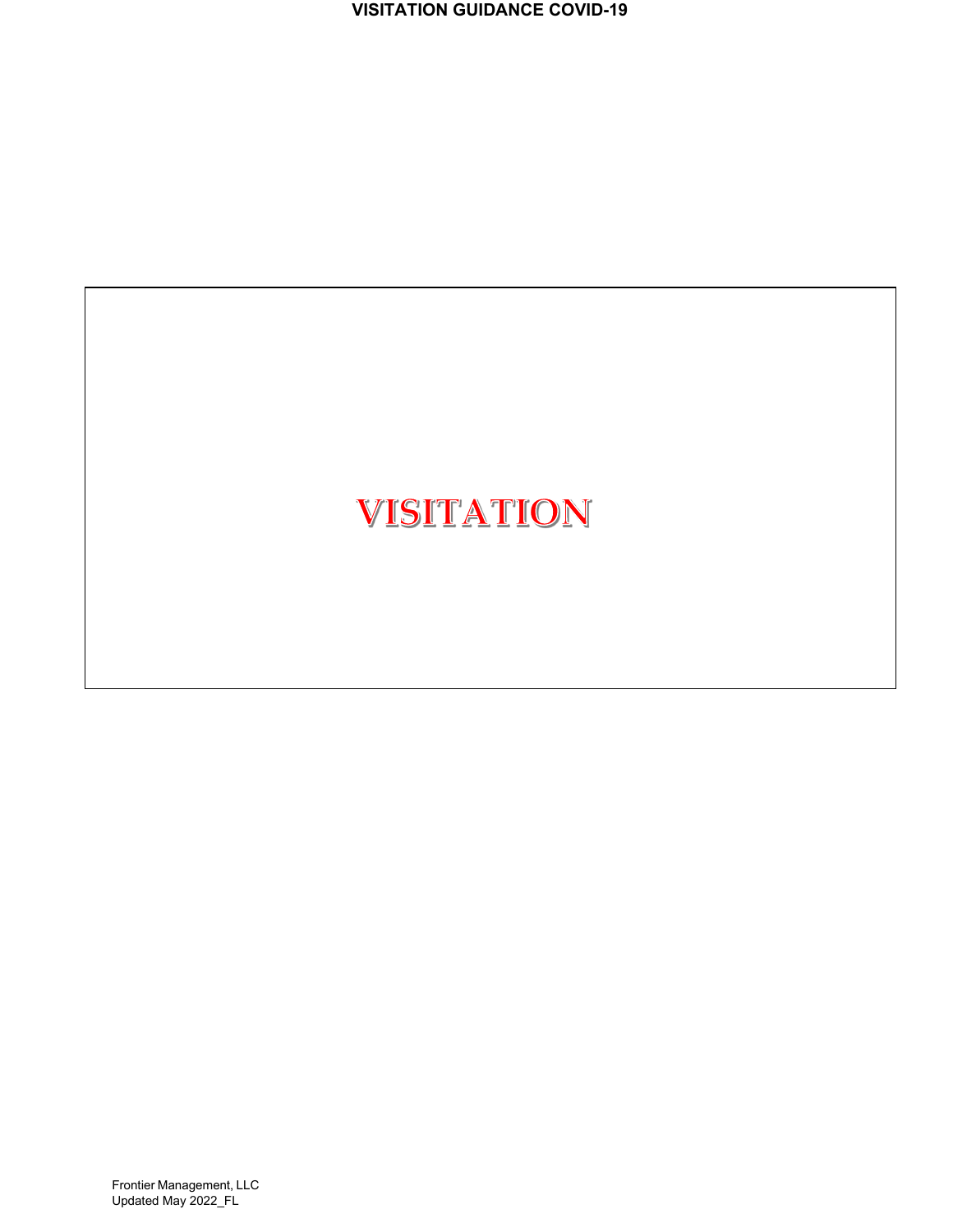# **Protocol**

Residents living in communal environments with or without cognitive impairment or other disabilities may find visitor restrictions and other ongoing changes related to COVID-19 confusing or upsetting. The restrictions that have been and continue to be imposed are based on the guidance of the CDC, state and local public health authorities and the regulatory agencies in the states of operation. As these agencies provide updated guidance Frontier policy and procedures will be updated to reflect the current recommendations to practice in an effort to maintain the highest level of safety and wellbeing for the residents, staff and families we serve.

## **Guidance**

Visitation can be conducted through different means based on a community's structure and residents' needs, such as in resident apartments, dedicated visitation spaces, outdoors, and for circumstances beyond compassionate care situations. Regardless of how visits are conducted, there are certain core principles and best practices that reduce the risk of COVID-19 transmission:

## **Core Principles of COVID-19 Infection Prevention**

- Screening of all who enter the facility for signs and symptoms of COVID-19 (e.g., temperature checks, questions *about and* observations *of* signs or symptoms), and denial of entry of those with signs or symptoms *or those who have had close contact with someone with COVID-19 infection in the prior 10 days (regardless of the visitor's vaccination status)*
- Hand hygiene (use of alcohol-based hand rub is preferred)
- Face covering or mask (covering mouth and nose)
- Encourage Social distancing at least six feet between persons
- Instructional signage throughout the facility and proper visitor education on COVID-19 signs andsymptoms, infection control precautions, other applicable facility practices (e.g., use of face covering or mask, hand hygiene)
- Cleaning and disinfecting high frequency touched surfaces in the facility often, and in public areas where visitation may routinely occur.
- Appropriate staff use of Personal Protective Equipment (PPE)
- Effective cohorting of residents (e.g., separate areas dedicated to COVID-19 care)
- Resident and staff testing conducted per state guidelines and/or Frontier Policy

*The core principles of COVID-19 infection, including physical distancing (maintaining at least 6 feet between people) continue to be the safest way to prevent the spread of COVID-19. However, we acknowledge the toll that separation and isolation has taken on the residents. We also acknowledge that there is no substitute for physical contact, such as the warm embrace between a resident and their loved one. Therefore, consensual physical contact between a resident and visitor may occur regardless of vaccination status.* Regardless, visitors should physically distance from other residents and staff in the facility.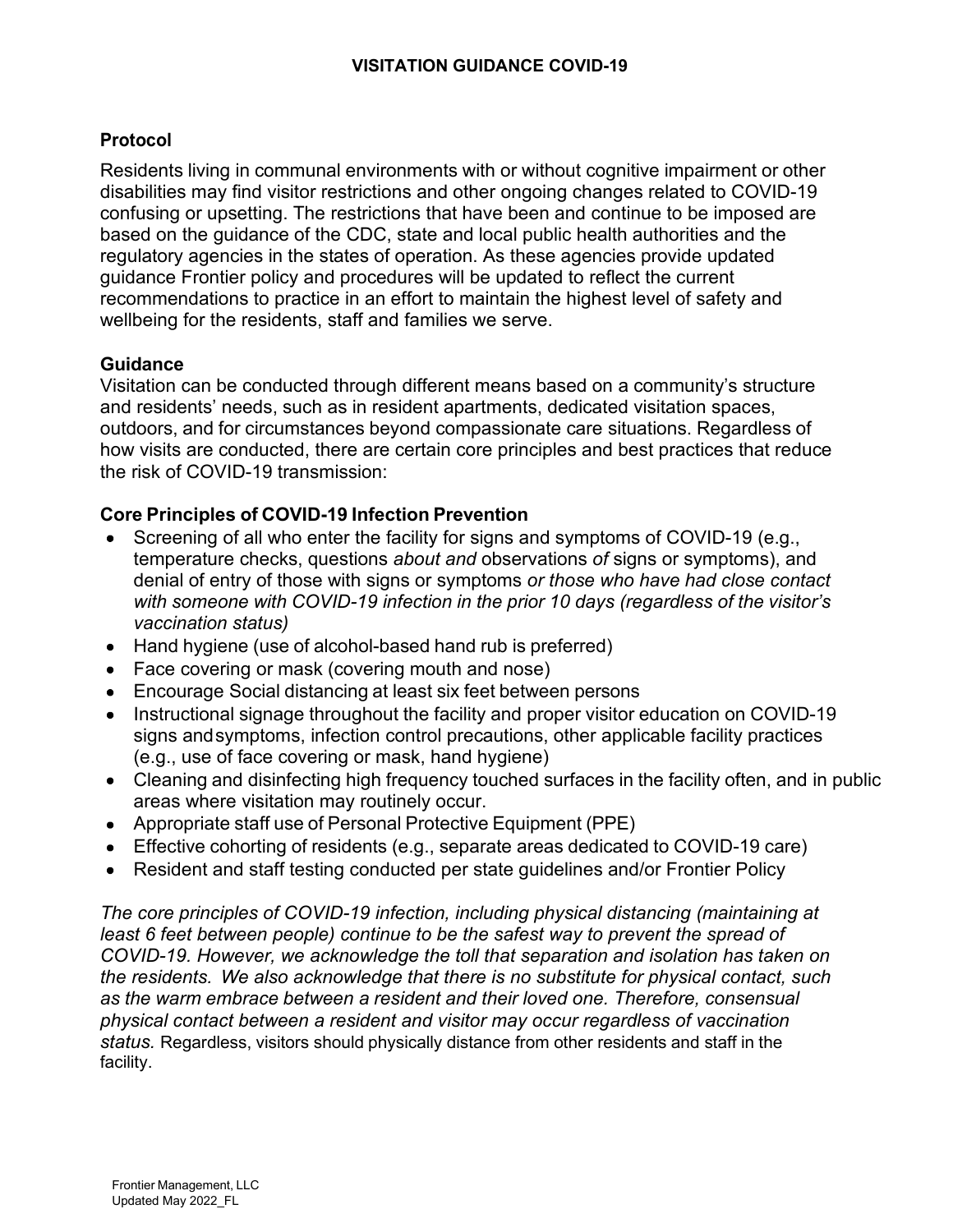# **Outdoor Visitation**

While taking a person-centered approach and adhering to the core principles of COVID-19 infection prevention, outdoor visitation is preferred (weather permitting). Outdoor visits *generally* pose a lower risk of transmission due to increased space and airflow. Therefore, visits should be held outdoors whenever practicable. However, weather considerations (e.g., inclement weather, excessively hot or cold temperatures, poor air quality) or an individual resident's health status (e.g., medical condition(s), COVID-19 status) may hinder outdoor visits*.* For outdoor visits, communities should create accessible and safe outdoor spaces for visitation, such as in courtyards, patios, or parking lots, including the use of tents, if available. When conducting outdoor visitation, all appropriate infection control and prevention practices should be adhered to.

### **Indoor Visitation**

*Communities should allow indoor visitation for all residents (regardless of vaccination status), except for a few circumstances when visitation should be limited due to an active COVID-19 Infection and then documentation of education of potential risks of transmission should be provided to the visitor. Compassionate Care Visits will be allowed at all times for all residents.*

### **Indoor Visitation During an Outbreak**

*An outbreak exists when a new* community-based onset *of COVID-19 occurs (i.e., a new COVID-19 case among residents or staff) or based on the definition outlined by on state health authority or regulatory body. These guidelines are intended to outline how visitation can still occur when there is an outbreak, but there is evidence that the transmission of COVID-19 is contained to a single area (e.g., unit) of the community. Early identification of cases through ongoing monitoring, outbreak testing, symptom testing of residents and staff and routine screening of staff.* 

*When a new case of COVID-19 among residents or staff is identified, a community should immediately begin outbreak testing per state guidelines and/or Frontier policy and suspend all visitation (except that required by state regulations), until initial round of testing is completed and all residents in community are placed on active monitoring.*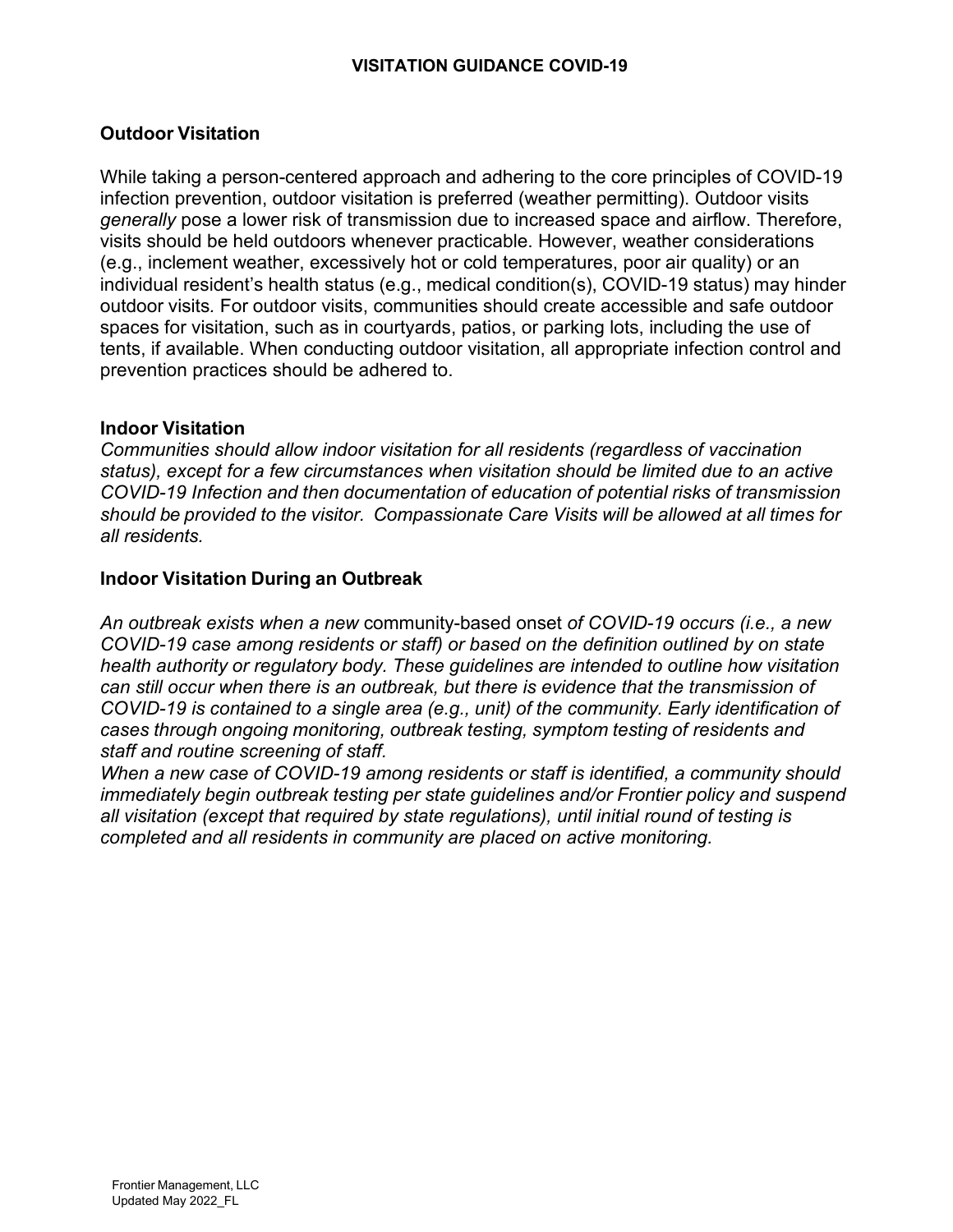#### **VISITATION GUIDANCE COVID-19**

#### **Visitation can resume in the based on the following criteria:**

*If the first round of outbreak testing reveals no additional COVID-19 cases and no Residents* in any area of the community have symptoms of COVID-19.

# **Limited Cases and Confined to One Unit:**

Visitation should be limited for all residents (vaccinated and unvaccinated) on the affected unit:

> Visitors are provided with education on risk of possible transmission of COVID-19 Until the criteria to discontinue outbreak testing based on state regulations and/or Frontier Policy (2 consecutive weeks of testing with no positive results).

### **Wide-Spread Cased on More than One Unit**:

#### **Visitation should be suspended for all residents (vaccinated and unvaccinated):**

- o *If the first round of outbreak testing or in subsequent rounds of testing reveals one or more additional COVID-19 cases in other areas/units of the community, the community should suspend visitation for all residents (vaccinated and unvaccinated), until the community meets the criteria to discontinue outbreak testing* based on state regulations and/or Frontier Policy (2 consecutive weeks of testing with no positive results).
- o *If the community identifies residents in other areas/units of the community that are symptomatic forCOVID-19 the community should immediately quarantine and test the resident placing them in an "Unknown COVID-19" status pending test results.*

#### **Visitation Plans:**

- o Communities should not limit the number of visitors per Resident or visitation hours
- $\circ$  Communities may set a maximum capacity for the building to ensure enough physical space.
- $\circ$  Signage regarding the following items must be posted throughout community
	- Hand washing
	- PPE
	- Physical Distancing
	- Signs and Symptoms of COVID
	- Reporting Positives or Symptoms
- $\circ$  Limit movement in the hallway and maintain social distancing
- o Communication plan to visitors, Residents and Responsible Parties for updated on COVID-19 Exposure Risks within the community *and adhere to the core principles of COVID-19 infection prevention, including effective hand hygiene and use of facecoverings*